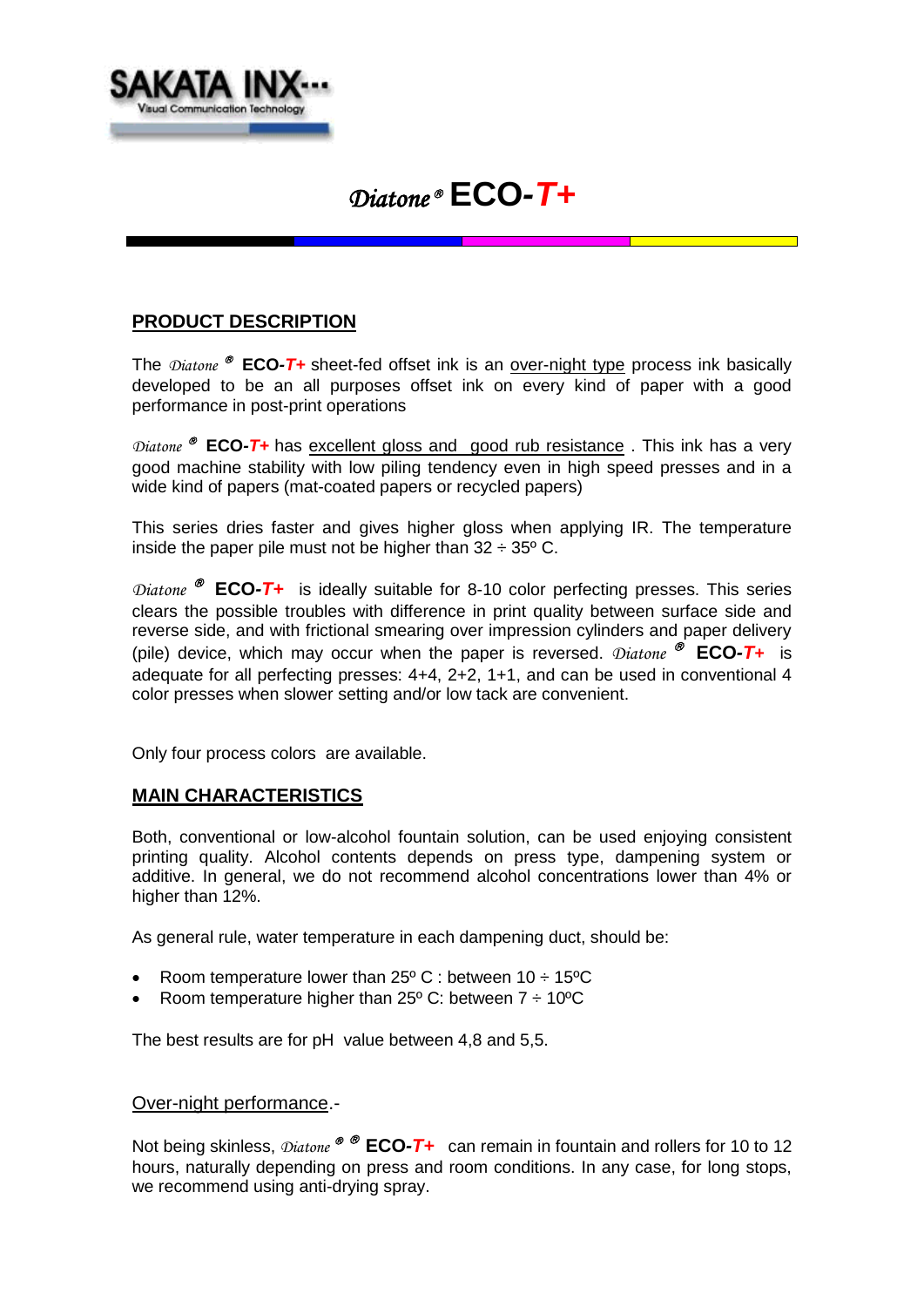

## **CONSISTENCY PROPERTIES**

| <b>YELLOW</b> |     | <b>MAGENTA</b>     |                                         | <b>CYAN</b>                     |  | <b>BLACK</b>       |     |
|---------------|-----|--------------------|-----------------------------------------|---------------------------------|--|--------------------|-----|
|               |     |                    | TACK FLOW TACK FLOW TACK FLOW TACK FLOW |                                 |  |                    |     |
| 195           | 7.5 | $\blacksquare$ 220 | 8.5                                     | $\parallel$ 220 $\parallel$ 9.0 |  | $\blacksquare$ 220 | 6.0 |

Tack: This is measured using Tack-o-scope at 100m/min Flow: This is the slope measured using spread-o-meter.

(Note: The value mentioned in the above table could be modified, in which case they will be upgraded in the next revision of the page web).

# **FASTNESS CHARACTERISTICS**

|                                 | <b>YELLOW</b> | <b>MAGENTA</b> | <b>CYAN</b> | <b>BLACK</b> |
|---------------------------------|---------------|----------------|-------------|--------------|
| <b>LIGHT FASTNESS</b>           | $2 - 3$       |                |             |              |
| <b>ACIDS RESISTANCE</b>         |               |                |             |              |
| ∥ÁLCALI RESISTANCE              |               |                |             |              |
| <b>WAX BLEEDING</b>             |               |                |             |              |
| <b>VINYL COATING RESISTANCE</b> |               |                |             |              |

Light fastness values follow the blue wool scale (  $1 \div 8$  )

- Other values go from 1 ( poor ) to 5 ( excellent ).
- Fastness values are based on pigments fastness properties

## **STORAGE CONDITIONS**

- This product should be stored isolated from heat and electrical sources. If possible, avoid direct contact with sunlight. Avoid extreme humidity conditions.
- In general, we recommend to use this product, preferently before 12 months from the date of manufacture, particularly in the case of black inks. After this time, please contact with our Technical Department before using it

Through the batch number of the ink is possible to obtain the date of manufacture. The lot number consists of several digits: the first one indicates the year (0: 2010, 1: 2011, 2: 2012) and the next two digits the month:

(01: January 02, February, ... 10: October 11: November).